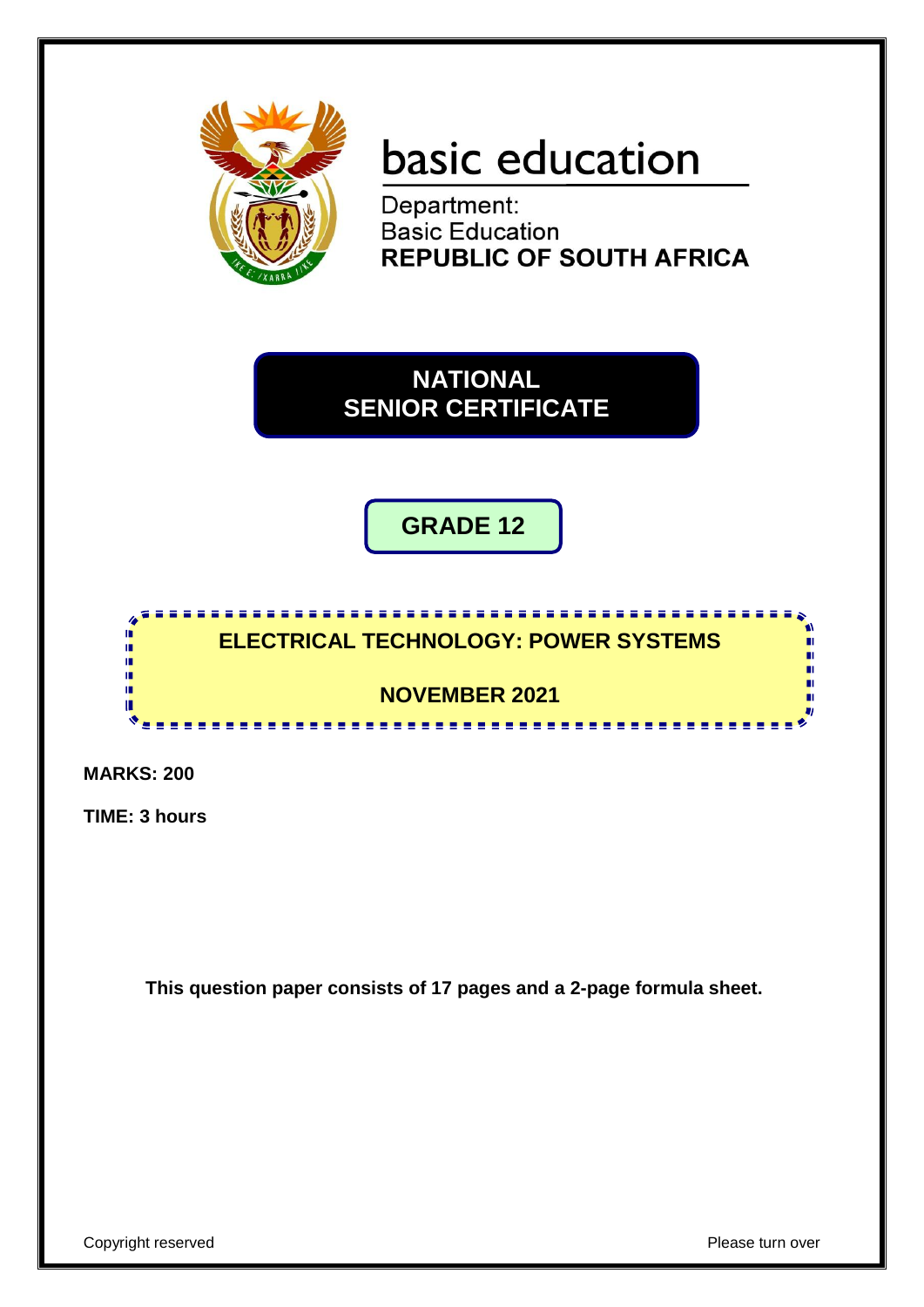#### **INSTRUCTIONS AND INFORMATION**

- 1. This question paper consists of SEVEN questions.
- 2. Answer ALL the questions.
- 3. Sketches and diagrams must be large, neat and FULLY LABELLED.
- 4. Show ALL calculations and round off answers correctly to TWO decimal places.
- 5. Number the answers correctly according to the numbering system used in this question paper
- 6. You may use a non-programmable calculator.
- 7. Calculations must include:
	- 7.1 Formulae and manipulations where needed
	- 7.2 Correct replacement of values
	- 7.3 Correct answer and relevant units where applicable
- 8. A formula sheet is attached at the end of this question paper.
- 9. Write neatly and legibly.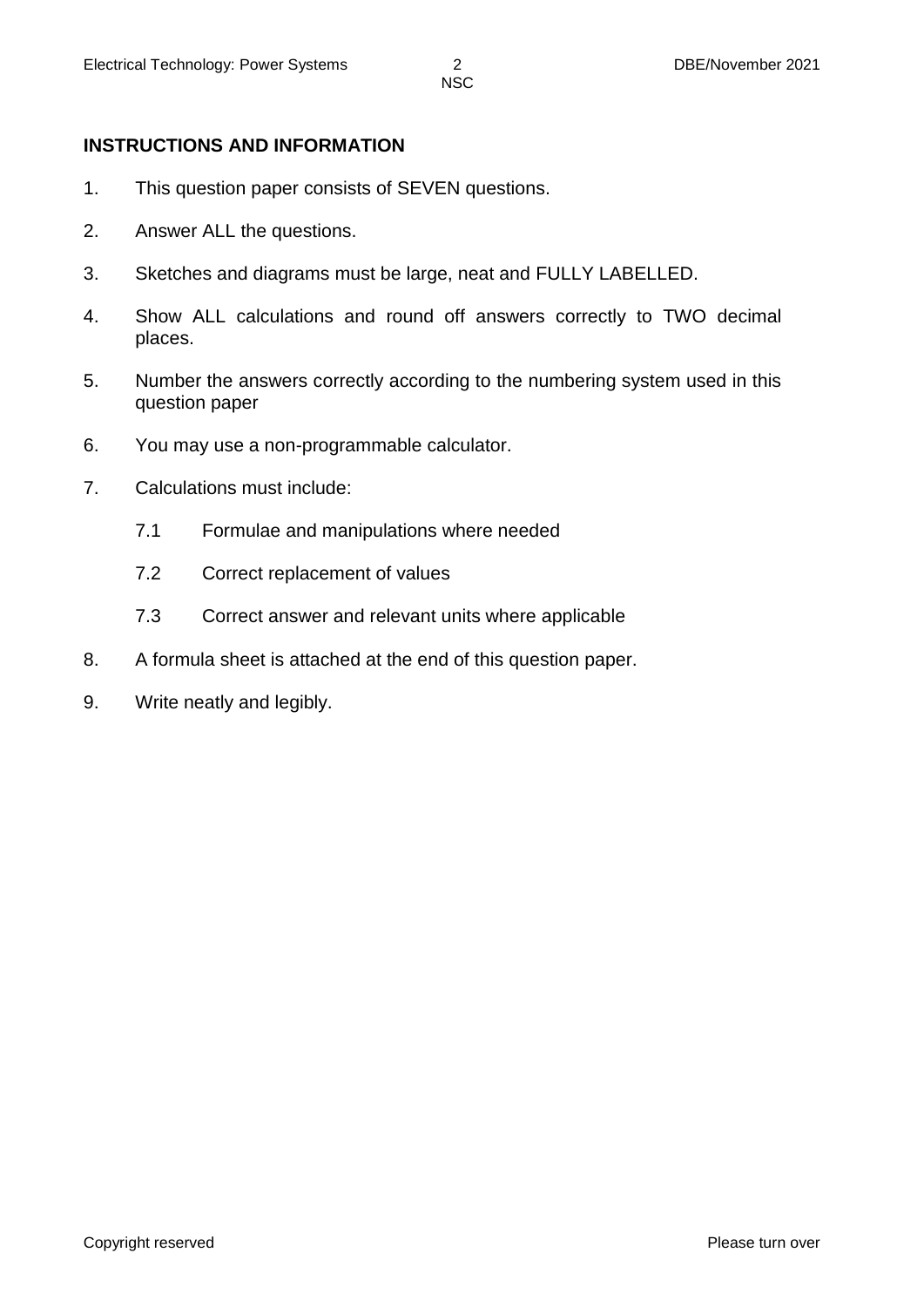# **QUESTION 1: MULTIPLE-CHOICE QUESTIONS**

Various options are provided as possible answers to the following questions. Choose the answer and write only the letter (A–D) next to the question numbers (1.1 to 1.15) in the ANSWER BOOK, e.g. 1.16 E.

- 1.1 Choose the correct example of an unsafe condition that is likely to cause damage to property or an injury:
	- A Running in the workshop
	- B Spilling liquid or oil without cleaning it up
	- C Faulty tools or equipment
	- D Overloading electrical outlets when connecting many appliances (1)
- 1.2 An RLC series circuit is predominantly inductive when …
	- $A \times C > X_L$
	- $X_1 > X_c$
	- C  $X_L = X_C$ <br>D  $V_C > V_L$
	- D V**<sup>C</sup>** > V<sup>L</sup> (1)

1.3 The phase angle of a predominantly capacitive RLC series circuit is …

- A leading.
- B lagging.
- C in phase.
- $D$  zero.  $(1)$

- 1.4 The … of a resonant circuit is the measure of how well it responds to a range of frequencies.
	- A conductance
	- B dissipation factor
	- C resonant frequency
	- D selectivity (1)
- 1.5 The standard international phase sequence for a three-phase system is …
	- A red, yellow, blue.
	- B red, blue, yellow.
	- C blue, yellow, red.
	- D yellow, blue, red. (1)
- 1.6 The phase angle between any two phases of a balanced three-phase system is …
	- A 150 degrees.
	- B 180 degrees.
	- C 120 degrees.
	- D 90 degrees. (1)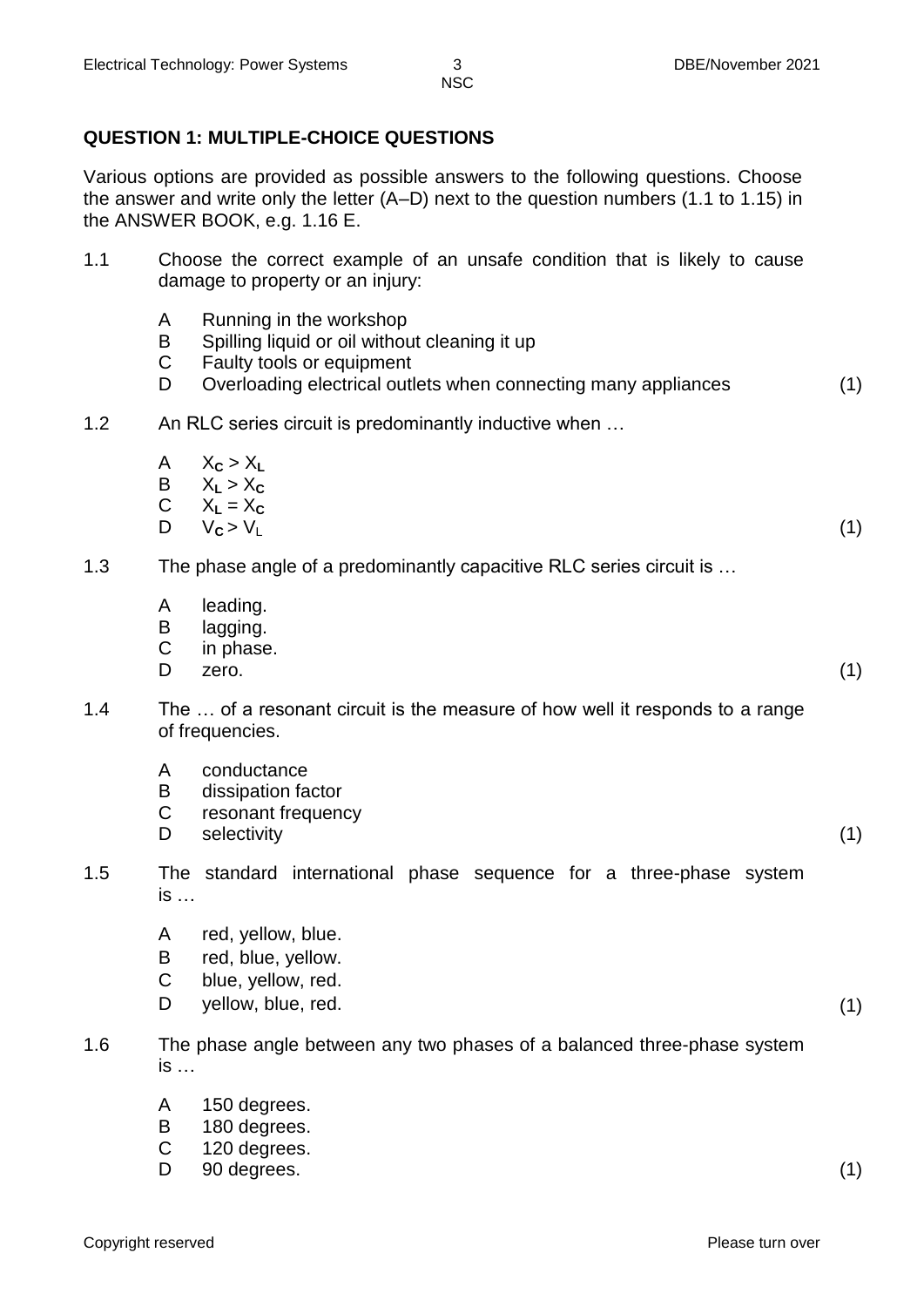| 1.7  | A measuring instrument used to measure electrical energy is a |                                                                                                                                                                                                                                                      |     |
|------|---------------------------------------------------------------|------------------------------------------------------------------------------------------------------------------------------------------------------------------------------------------------------------------------------------------------------|-----|
|      | A<br>B<br>$\mathsf C$<br>D                                    | wattmeter.<br>kWh meter.<br>power factor meter.<br>voltmeter.                                                                                                                                                                                        | (1) |
| 1.8  |                                                               | A step-up transformer is used to                                                                                                                                                                                                                     |     |
|      | A<br>B<br>$\mathsf C$<br>D                                    | increase the power.<br>decrease the power.<br>increase the current.<br>increase the voltage.                                                                                                                                                         | (1) |
| 1.9  |                                                               | In three-phase transformers, the transfer of electrical energy from the primary<br>winding to the secondary winding takes place by means of                                                                                                          |     |
|      | A<br>B<br>$\mathsf{C}$<br>D                                   | mutual induction.<br>self-induction.<br>electrical connection.<br>centrifugal force.                                                                                                                                                                 | (1) |
| 1.10 |                                                               | Which ONE of the following relates to a mechanical inspection of a<br>three-phase motor?                                                                                                                                                             |     |
|      | A<br>B<br>$\mathsf C$<br>D                                    | Insulation-resistance test between the windings and earth<br>Insulation-resistance test between windings<br>Continuity test of the stator windings<br>Stator must be checked for cracks                                                              | (1) |
| 1.11 |                                                               | The function of an overload relay in a motor starter control circuit is to                                                                                                                                                                           |     |
|      | A<br>В<br>C<br>D                                              | switch on the motor.<br>deactivate the control circuit and to isolate the power circuit when<br>excessive current flows through the motor.<br>prevent the circuit from automatically restarting after a power failure.<br>act as a hold-out contact. | (1) |
| 1.12 |                                                               | The speed of rotation of the magnetic field in the stator windings is<br>called  speed.                                                                                                                                                              |     |
|      | A<br>B<br>$\mathsf C$<br>D                                    | rotor<br>slip<br>synchronous<br>efficiency                                                                                                                                                                                                           | (1) |
| 1.13 |                                                               | The chronological order of operation for the scan cycle of a PLC is                                                                                                                                                                                  |     |
|      | A<br>B<br>$\mathsf C$<br>D                                    | scan inputs, update outputs, process inputs.<br>update outputs, scan inputs, process inputs.<br>process inputs, scan inputs, update outputs.<br>scan inputs, process inputs, update outputs.                                                         |     |

scan inputs, process inputs, update outputs. (1)

Copyright reserved **Please** turn over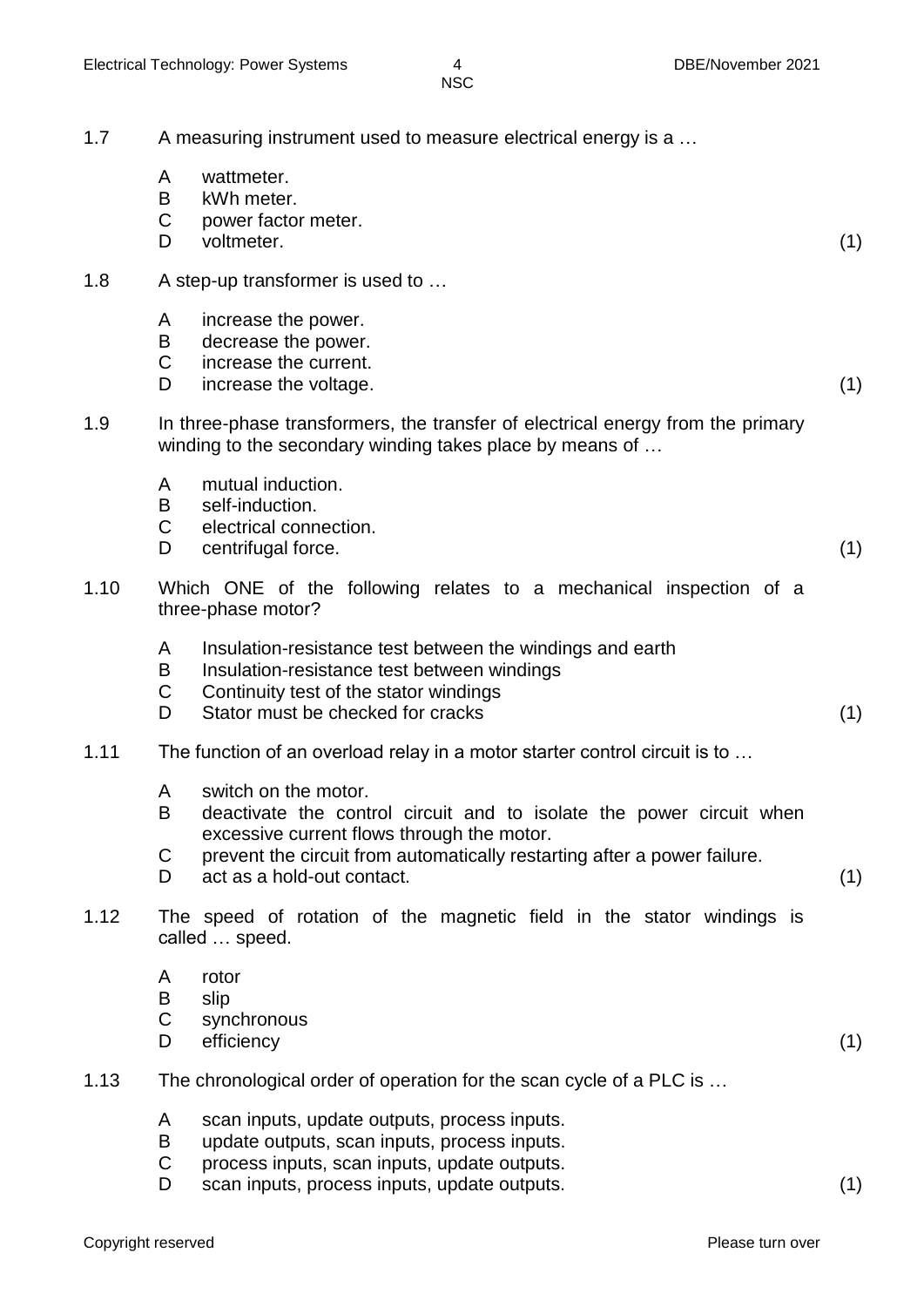1.14 A semiconductor device that uses light to connect an electrical signal between two electrically isolated circuits is called a/an …

|      | A<br>B<br>$\mathsf C$<br>D | opto-coupler.<br>relay.<br>transformer.<br>inductive proximity sensor.                            | (1)           |
|------|----------------------------|---------------------------------------------------------------------------------------------------|---------------|
| 1.15 |                            | The purpose of the rectifier stage of a variable speed drive is to                                |               |
|      | A<br>B<br>C<br>D           | convert AC to DC.<br>smooth out ripple voltage.<br>change DC to AC.<br>store the electric charge. | (1)<br>$[15]$ |
|      |                            | <b>QUESTION 2: OCCUPATIONAL HEALTH AND SAFETY</b>                                                 |               |
| 2.1  |                            | State TWO functions of a health and safety representative.                                        | (2)           |
| 2.2  |                            | Give TWO examples of human rights in the workplace.                                               | (2)           |
| 2.3  |                            | Differentiate between an <i>unsafe act</i> and an <i>unsafe condition</i> .                       | (2)           |
| 2.4  |                            | Risk analysis can be divided into different categories. Name ONE category.                        | (1)           |
| 2.5  |                            | Define danger with reference to the Occupational Health and Safety Act, 1993<br>(Act 85 of 1993). | (2)           |
| 2.6  |                            | Name ONE personal protective item you would use when etching a printed<br>circuit board (PCB).    | (1)<br>$[10]$ |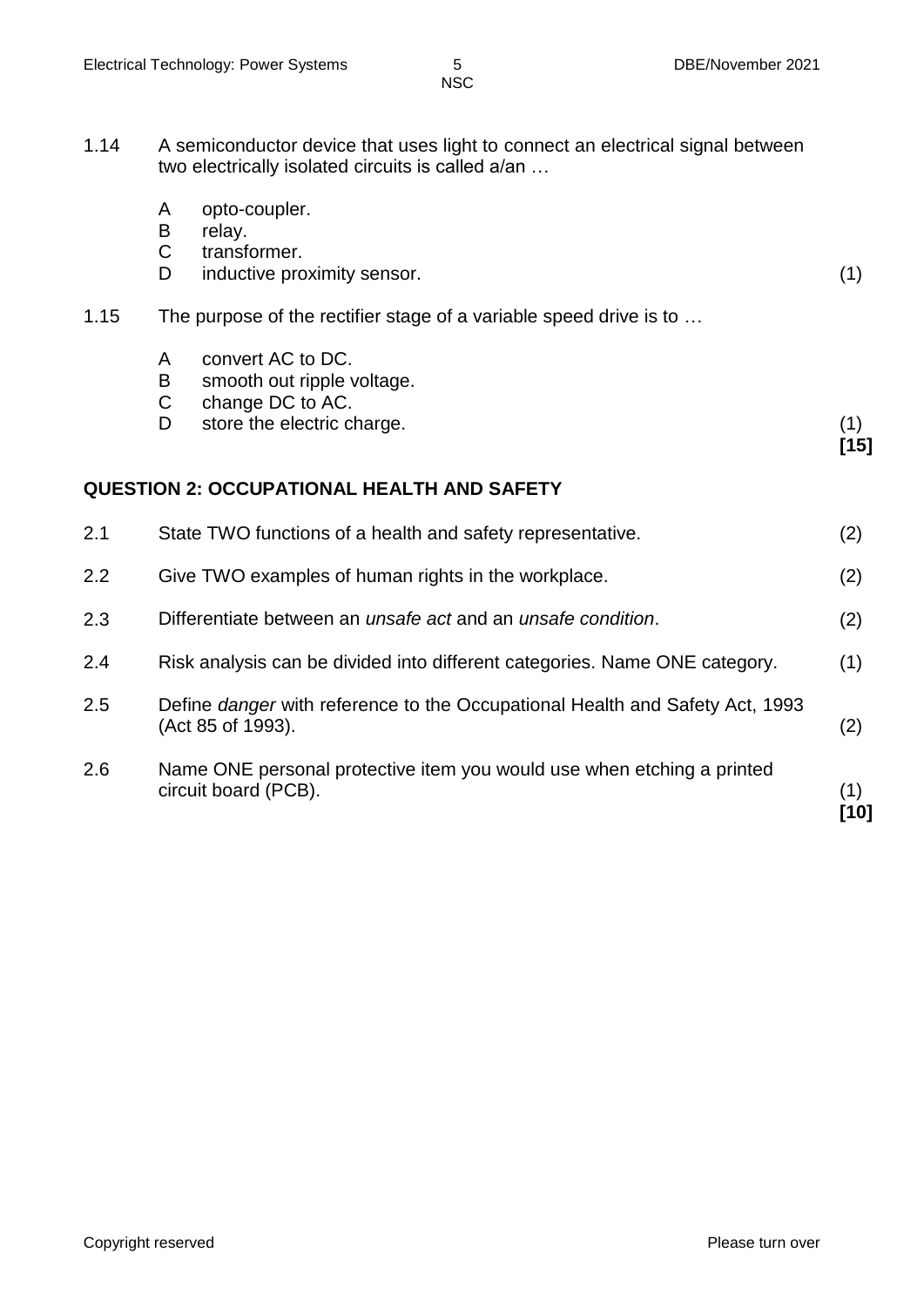(1)

NSC

## **QUESTION 3: RLC CIRCUITS**

- 3.1 Define *capacitive reactance* with reference to RLC circuits. (2)
- 3.2 State the phase relationship between the current and voltage in a pure inductive AC circuit.
- 3.3 Refer to FIGURE 3.3 below and answer the questions that follow.



**FIGURE 3.3: RLC SERIES CIRCUIT**

Given:

| R.<br>$X_{\mathbf{C}}$<br>$X_L$<br>$V_T$                                                                           | $=$<br>$=$<br>$=$ | $60 \Omega$<br>120 $\Omega$<br>$= 150 \Omega$<br>$= 110 V$<br>60 Hz |     |
|--------------------------------------------------------------------------------------------------------------------|-------------------|---------------------------------------------------------------------|-----|
| 3.3.1                                                                                                              |                   | Calculate the inductance of the inductor.                           | (3) |
| Calculate the impedance of the circuit.<br>3.3.2                                                                   |                   | (3)                                                                 |     |
| 3.3.3                                                                                                              |                   | Calculate the power factor.                                         | (3) |
| 3.3.4<br>State THREE conditions that will occur if the power factor is at unity in a<br><b>RLC</b> series circuit. |                   | (3)                                                                 |     |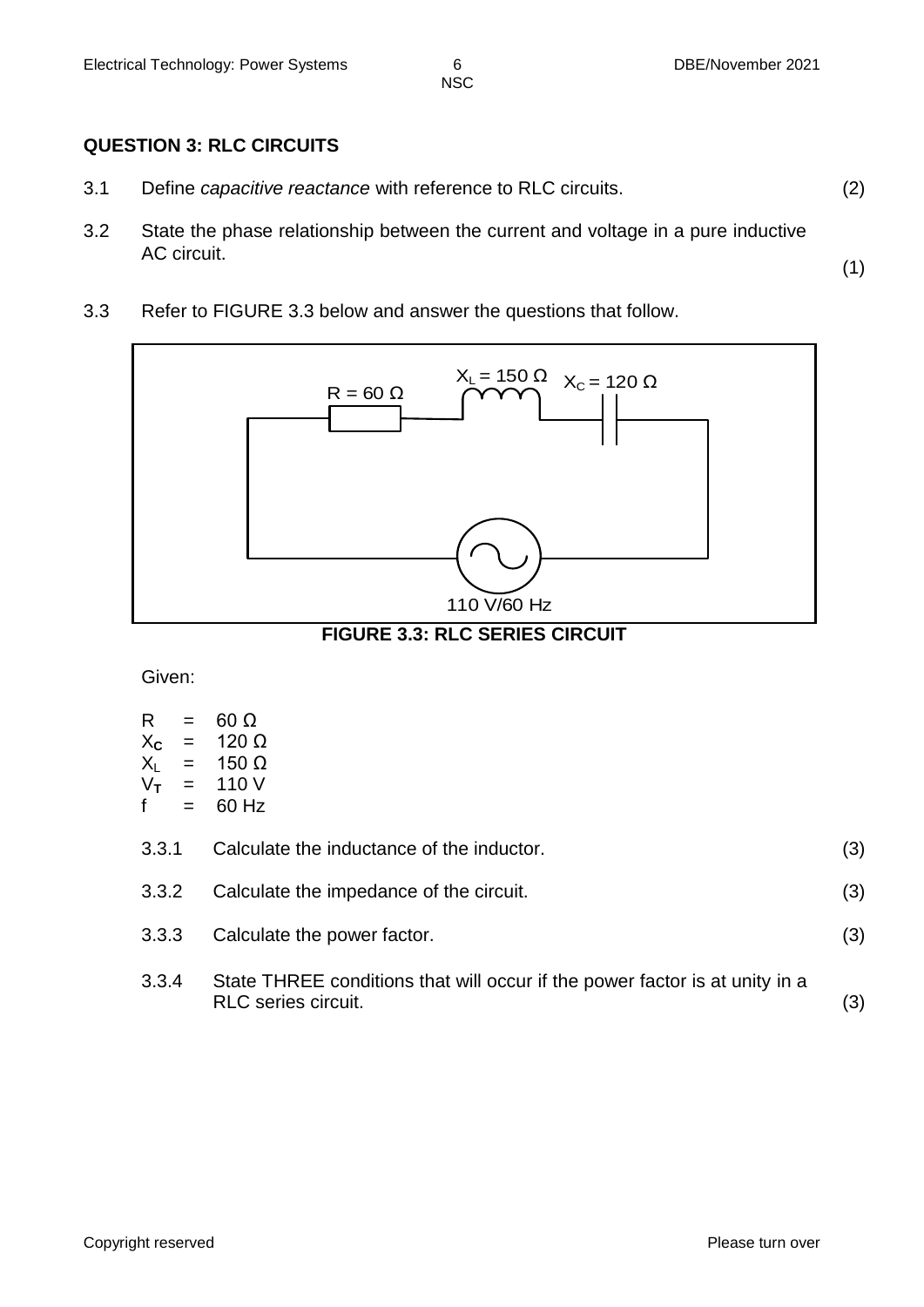3.4 Refer to FIGURE 3.4 A and FIGURE 3.4 B below to answer the questions that follow.



**FIGURE 3.4 A: PARALLEL RESONANT CIRCUIT**

| (Hz)  | XL<br>(Ω) | $\mathsf{X}_{\mathsf{C}}$<br>(Ω) | $I_{XL}$<br>μA | $I_{\text{XC}}$<br>μA |
|-------|-----------|----------------------------------|----------------|-----------------------|
| 200   | 250       | 4 0 0 0                          | 2,0            | 0,125                 |
| 400   | 500       | 2 0 0 0                          | 1,0            | 0,25                  |
| 600   | 750       | 1 3 3 3                          | 0,66           | 0,33                  |
| 800   | 1 000     | 1 000                            | 0,5            | 0,5                   |
| 1 000 | 1 250     | 800                              | 0,4            | 0,625                 |
| 1 200 | 1500      | 666                              | 0,33           | 0,75                  |
| 1 600 | 2 0 0 0   | 500                              | 0,25           | 1,00                  |

**FIGURE 3.4 B: DATA OF THE RLC PARALLEL CIRCUIT**

- 3.4.1 Determine the resonant frequency in FIGURE 3.4 B. (1)
- 3.4.2 Compare the values of the inductive reactance and capacitive reactance when the frequency increases from 200 Hz to 1 600 Hz. (2)
- 3.4.3 Calculate the voltage drop across the inductor when the frequency is  $600$  Hz. (3)
- 3.4.4 Calculate the value of the capacitor using the reactance value at  $600$  Hz. (3)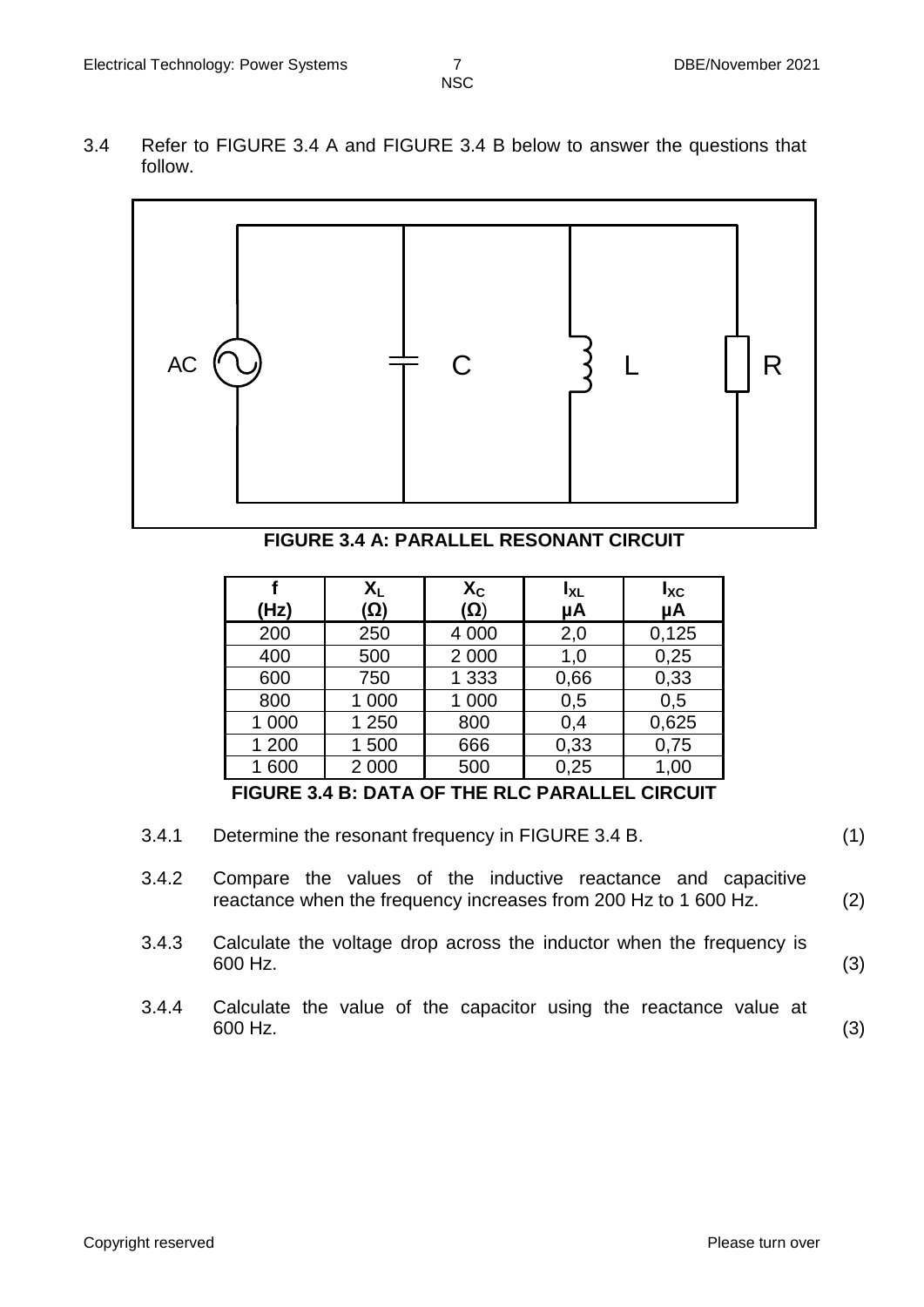3.5 Refer to FIGURE 3.5 below and answer the questions that follow.



- 3.5.3 Calculate the Q-factor of the circuit. (3)
- 3.5.4 Explain why the phase angle of the circuit in FIGURE 3.5 would be zero. (2) **[35]**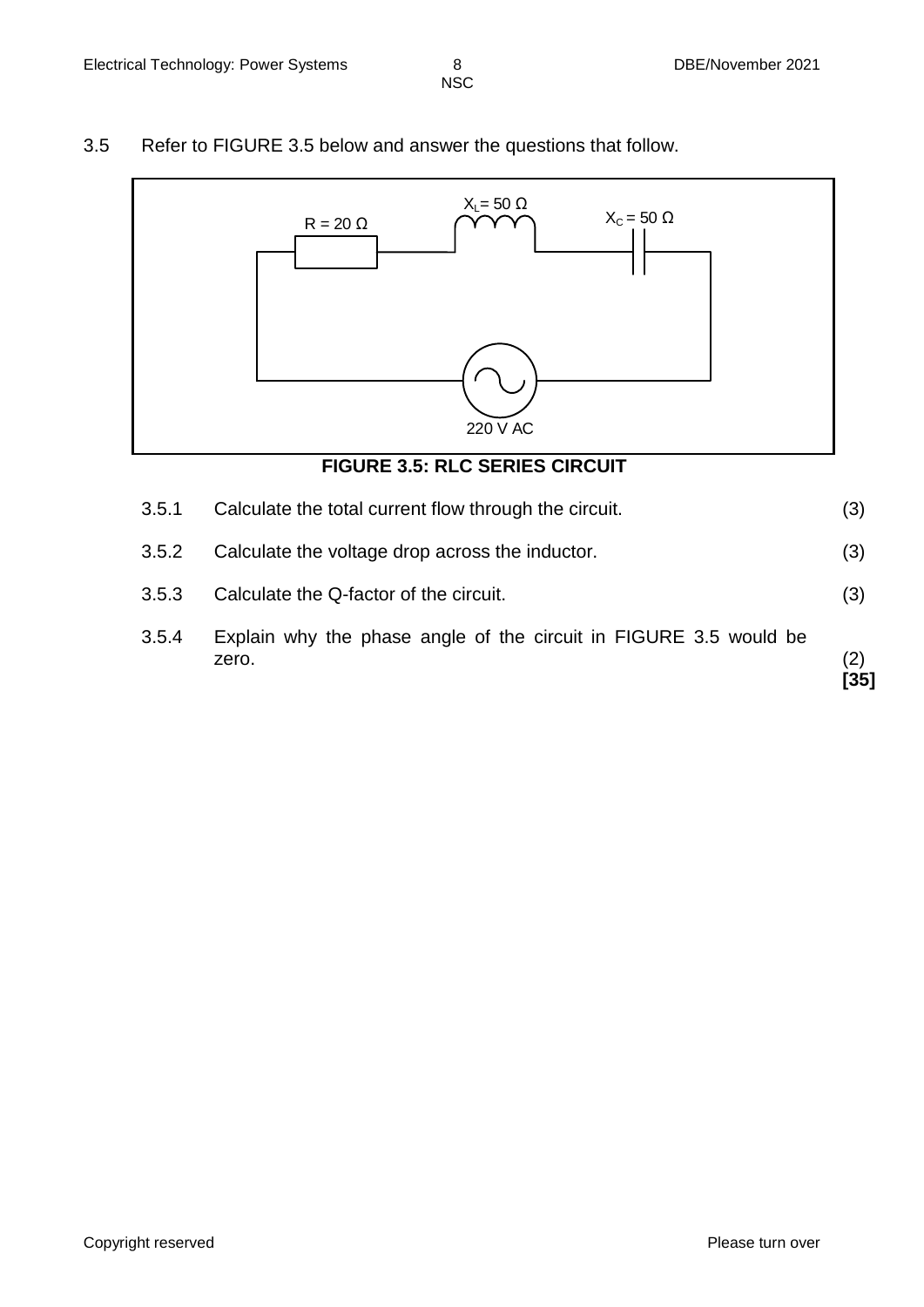## **QUESTION 4: THREE-PHASE AC GENERATION**

4.1 FIGURE 4.1 below is a block diagram of the national grid. Answer the questions that follow.



**FIGURE 4.1: NATIONAL GRID**

- 4.1.1 Name the processes at **A**, **B** and **C**. (3)
- 4.1.2 Draw the voltage waveforms generated at **A**. (4)
- 4.1.3 Explain why Transformer 1 is a step-up transformer. (2)
- 4.1.4 Determine the type of connection used on the secondary windings of Transformer 3 and motivate your answer. (2)
- 4.2 A delta-connected three-phase system draws a line current of 15 A and a line voltage of 380 V. It operates at a power factor of 0,9 lagging.

Answer the questions that follow.

Given:

| IL.            | = 15 A    |
|----------------|-----------|
| V <sub>L</sub> | $= 380 V$ |
| $\cos \theta$  | $= 0.9$   |

Calculate the:

|     | 4.2.1 | Phase current                                                    | (3) |
|-----|-------|------------------------------------------------------------------|-----|
|     | 4.2.2 | Apparent power                                                   | (3) |
|     | 4.2.3 | Phase angle                                                      | (3) |
|     | 4.2.4 | Reactive power                                                   | (3) |
| 4.3 |       | State TWO advantages of power factor correction to the consumer. | (2) |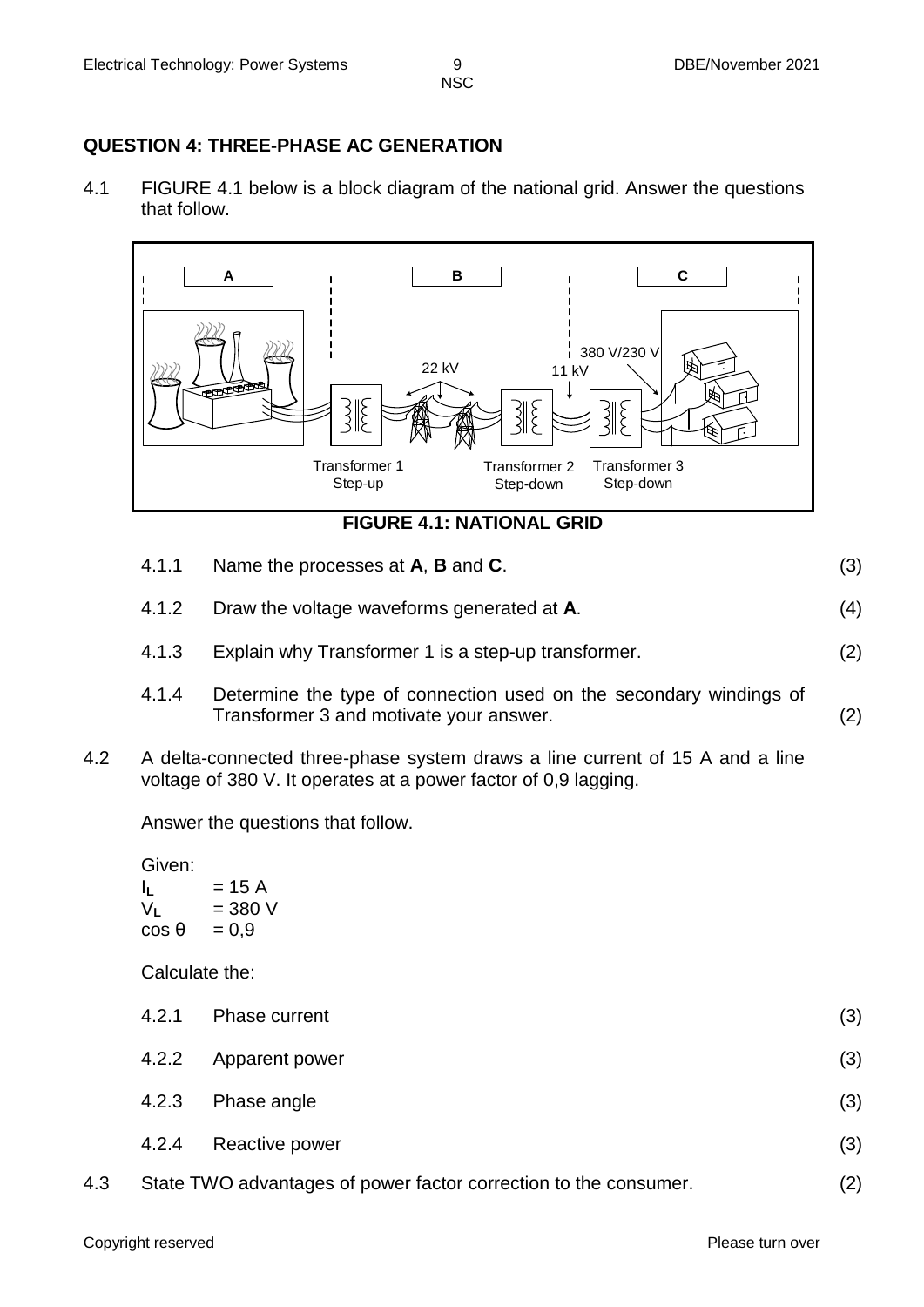4.4 FIGURE 4.4 below shows an analogue power factor meter. Answer the questions that follow.



**FIGURE 4.4: POWER FACTOR METER**

- 4.4.1 Does the reading show a leading or lagging power factor? (1)
- 4.4.2 State the cause of this type of reading. (1)
- 4.4.3 State how the meter reading could be brought closer to unity. (1)
- 4.5 Refer to FIGURE 4.5 below and answer the questions that follow.



#### **FIGURE 4.5: THREE-PHASE LOAD**

- 4.5.1 Calculate the total power of the load. (3)
- 4.5.2 State TWO quantities, other than power, that can be determined by using the two-wattmeter method. (2)
- 4.5.3 Explain why the two-wattmeter method is preferred over the three-wattmeter method. (2)

**[35]**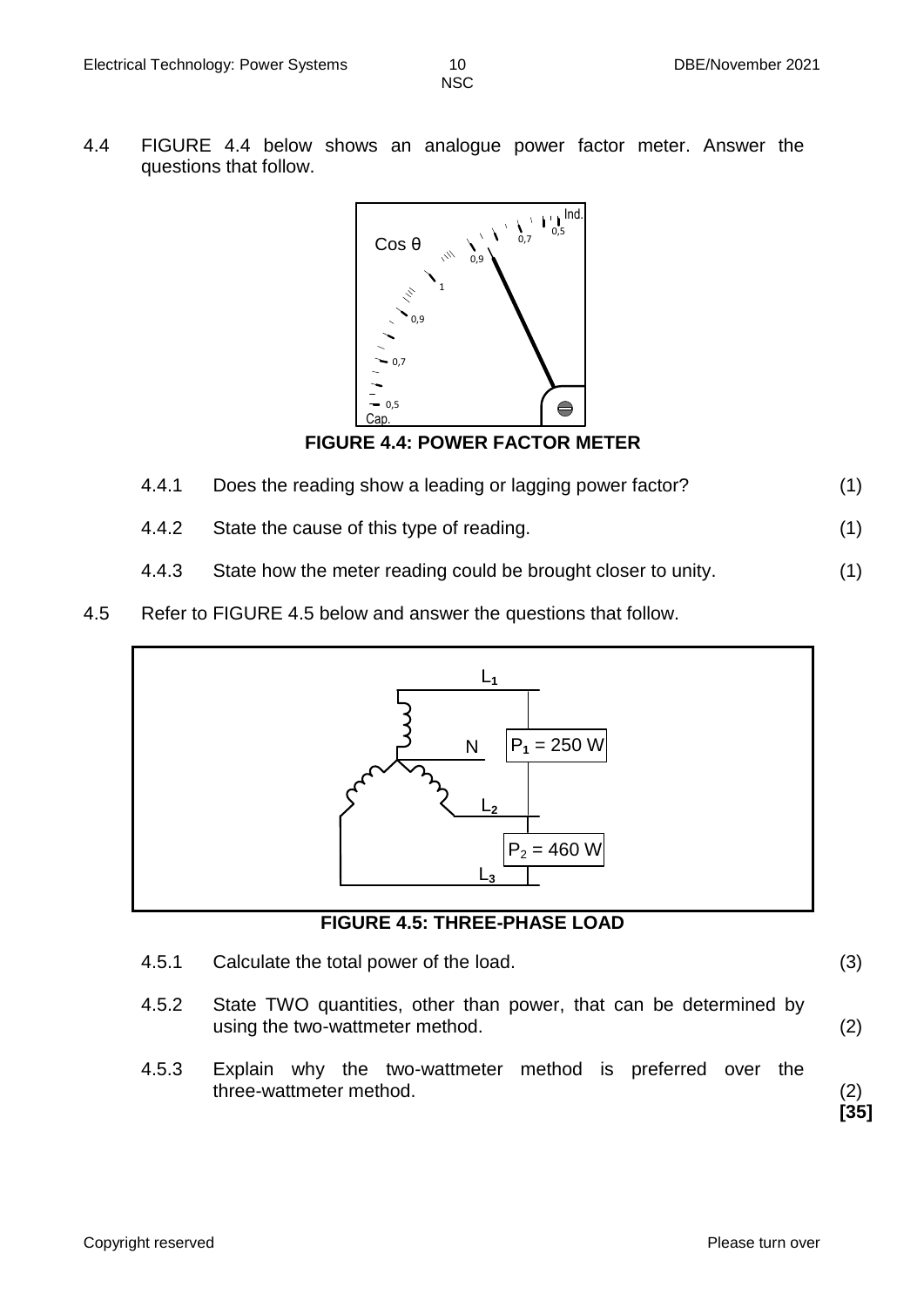#### **QUESTION 5: THREE-PHASE TRANSFORMERS**

5.1 FIGURE 5.1 below shows a three-phase transformer. Answer the questions that follow.



**FIGURE 5.1: THREE-PHASE TRANSFORMER**

|     | 5.1.1 | Name parts <b>A</b> and <b>B</b> .                                         | (2) |
|-----|-------|----------------------------------------------------------------------------|-----|
|     |       | 5.1.2 Name TWO possible cooling methods of this transformer.               | (2) |
|     |       | 5.1.3 List THREE protection devices used in three-phase transformers.      | (3) |
|     | 5.1.4 | Describe the operation of a step-down transformer.                         | (5) |
| 5.2 |       | Name TWO physical characteristics of a three-phase shell-type transformer. | (2) |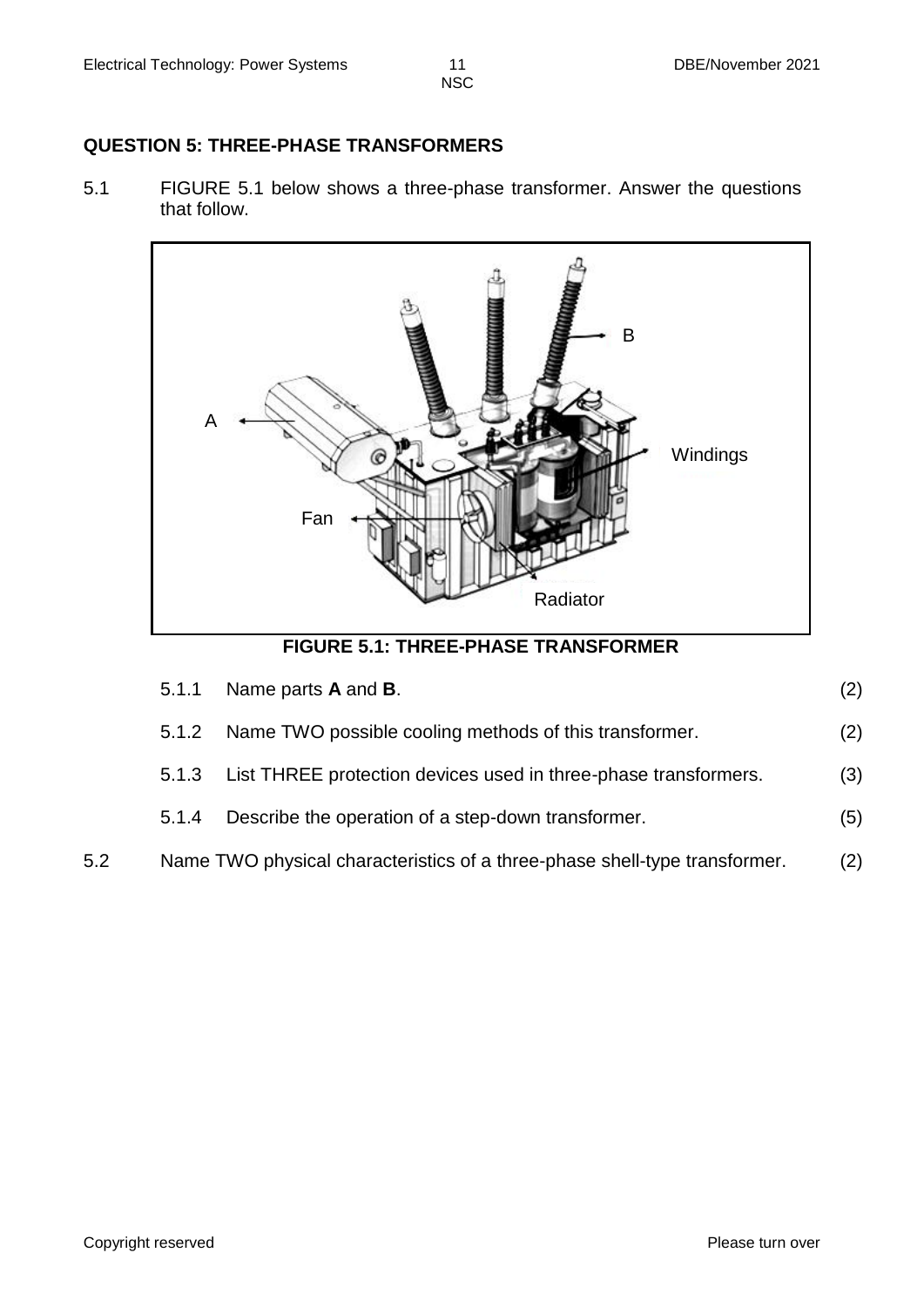5.3 FIGURE 5.3 below shows a three-phase transformer. Answer the questions that follow.



#### **FIGURE 5.3: THREE-PHASE TRANSFORMER**

Given:

| $V_{L1}$<br>$V_{L2}$<br>$I_{L1}$<br>$P_{\text{OUT}}$ | $= 22$ kV<br>$= 7,7$ kV<br>$= 40 A$<br>$= 450$ kW                           |             |  |
|------------------------------------------------------|-----------------------------------------------------------------------------|-------------|--|
| 5.3.1                                                | Identify the configuration of the three-phase transformer in<br>FIGURE 5.3. | (1)         |  |
| Calculate the:                                       |                                                                             |             |  |
| 5.3.2                                                | Secondary phase voltage                                                     | (3)         |  |
| 5.3.3                                                | Transformer ratio                                                           |             |  |
| 5.3.4                                                | Apparent power                                                              | (3)         |  |
| 5.3.5                                                | Efficiency if the copper losses are 1 kW and core losses are 500 W          | (3)         |  |
| 5.3.6                                                | Power factor                                                                | (3)<br>[30] |  |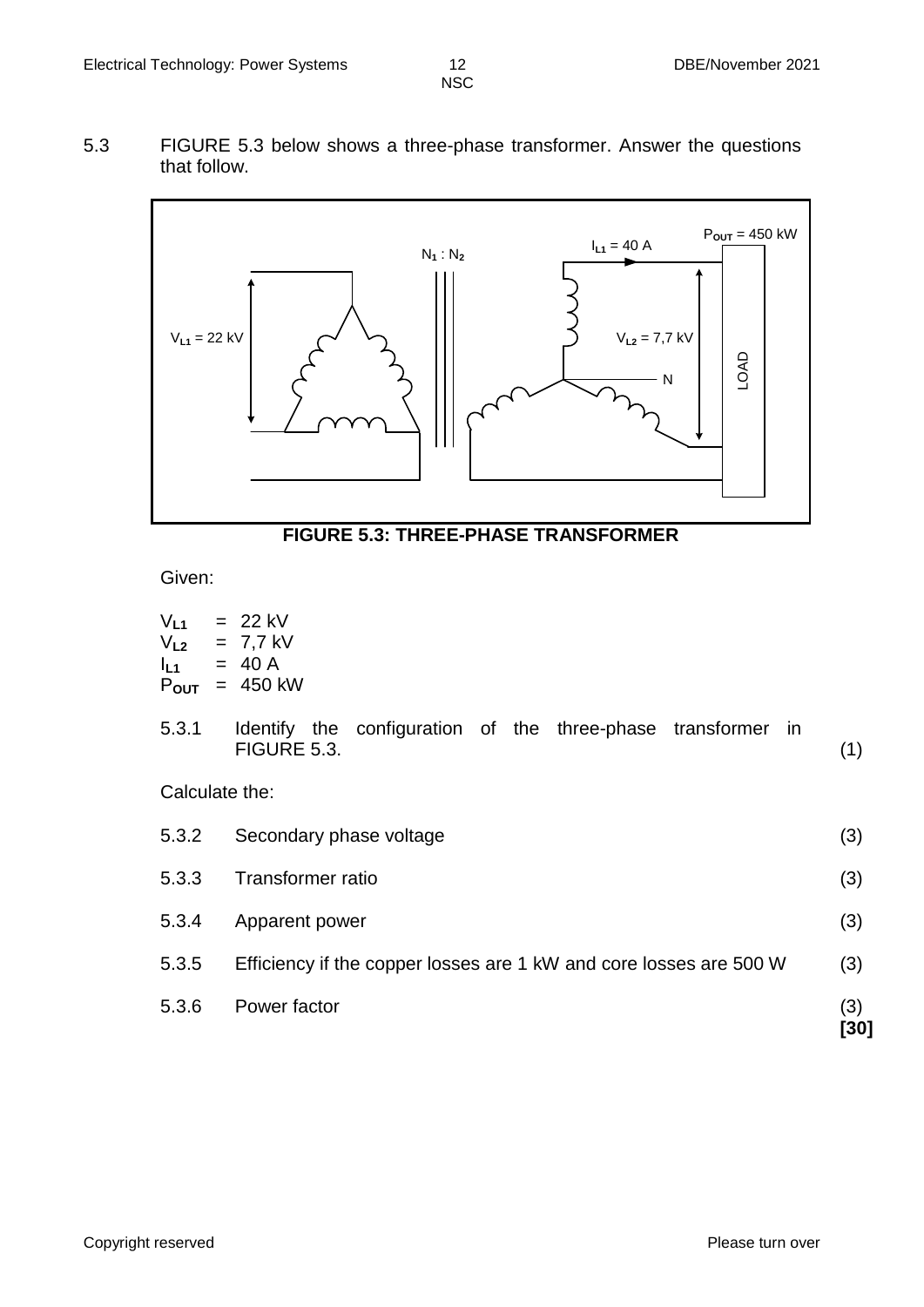# **QUESTION 6: THREE-PHASE MOTORS AND STARTERS**

6.1 Refer to FIGURE 6.1 below and answer the questions that follow.



- 6.1.1 Name parts **A**, **B** and **C**. (3)
- 6.1.2 Explain how a rotating magnetic field is created in the stator windings. (3)
- 6.1.3 State TWO applications of squirrel-cage induction motors. (2)
- 6.1.4 State TWO contributing factors that determine the speed of rotation in a three-phase induction motor. (2)
- 6.2 Refer to FIGURE 6.2 below and answer the questions that follow.



#### **FIGURE 6.2: THREE-PHASE MOTOR CONNECTION**

- 6.2.1 Is this motor connected in star or in delta? (1)
- 6.2.2 State how the direction of rotation of this motor can be reversed. (1)
- 6.2.3 Name TWO important procedures to follow before testing the insulation resistance of the motor in FIGURE 6.2. (2)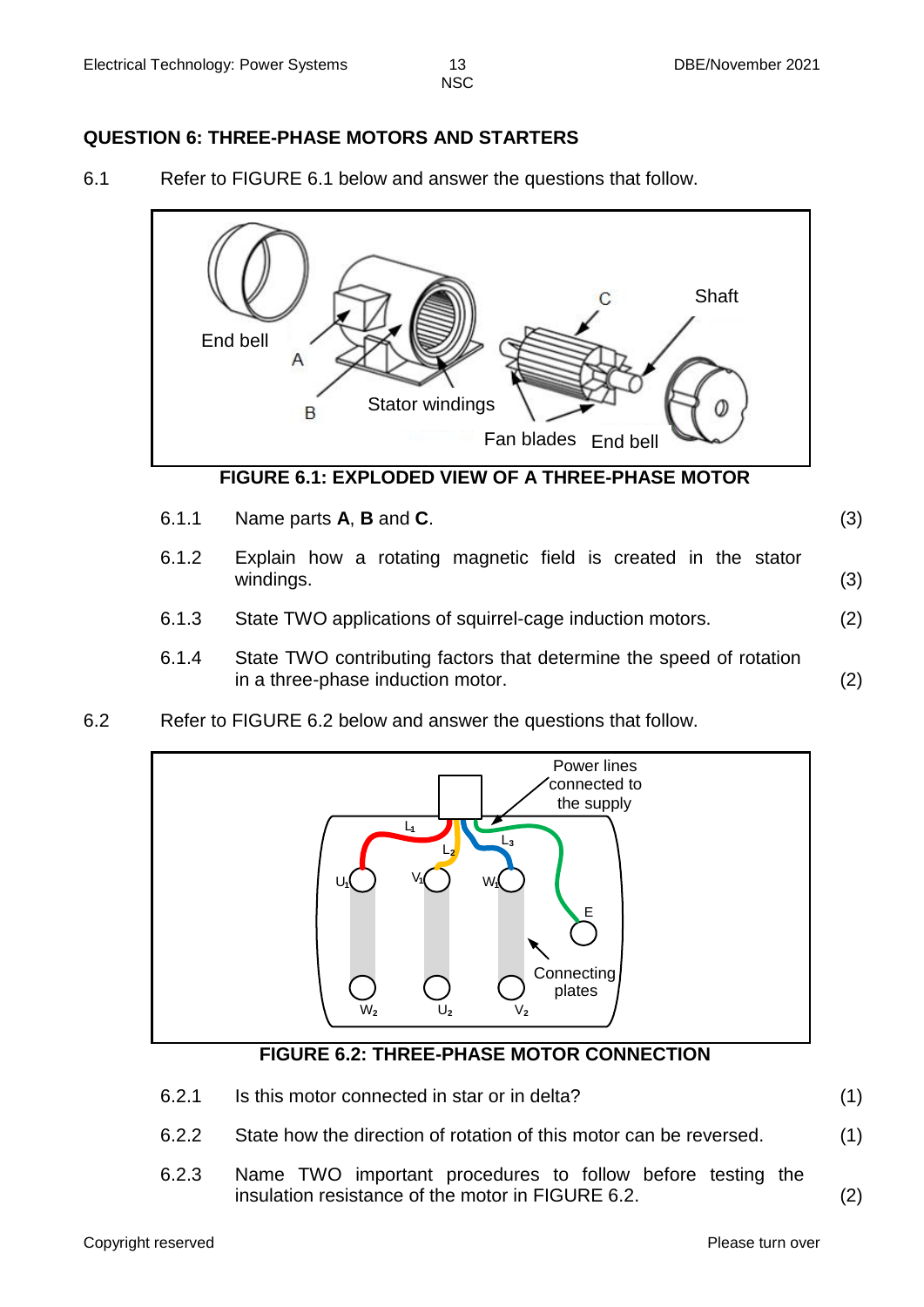6.3 A star-connected three-phase motor with four pole pairs per phase draws a line current of 6 A when connected to a 380 V/50 Hz supply. The power factor is 0,85 and the efficiency is 90%.

Given:

$$
p = 4 \n lL = 6 A \n VL = 380 V \n f = 50 Hz \n cos θ = 0,85 \n \eta = 90%
$$

Calculate the:

|       | 6.3.1 Synchronous speed                         |     |
|-------|-------------------------------------------------|-----|
| 6.3.2 | Percentage slip if the rotor speed is 700 r/min | (3) |
|       | 6.3.3 Output power                              | (3) |

#### 6.4 Refer to FIGURE 6.4 below and answer the questions that follow.



#### **FIGURE 6.4: MANUAL SEQUENCE STARTER**

- 6.4.1 Name the component that prevents MC**<sup>1</sup>** from automatically energising when the power is restored after a power failure. (1)
- 6.4.2 State the function of MC**<sup>1</sup>** N/O**2.** (2)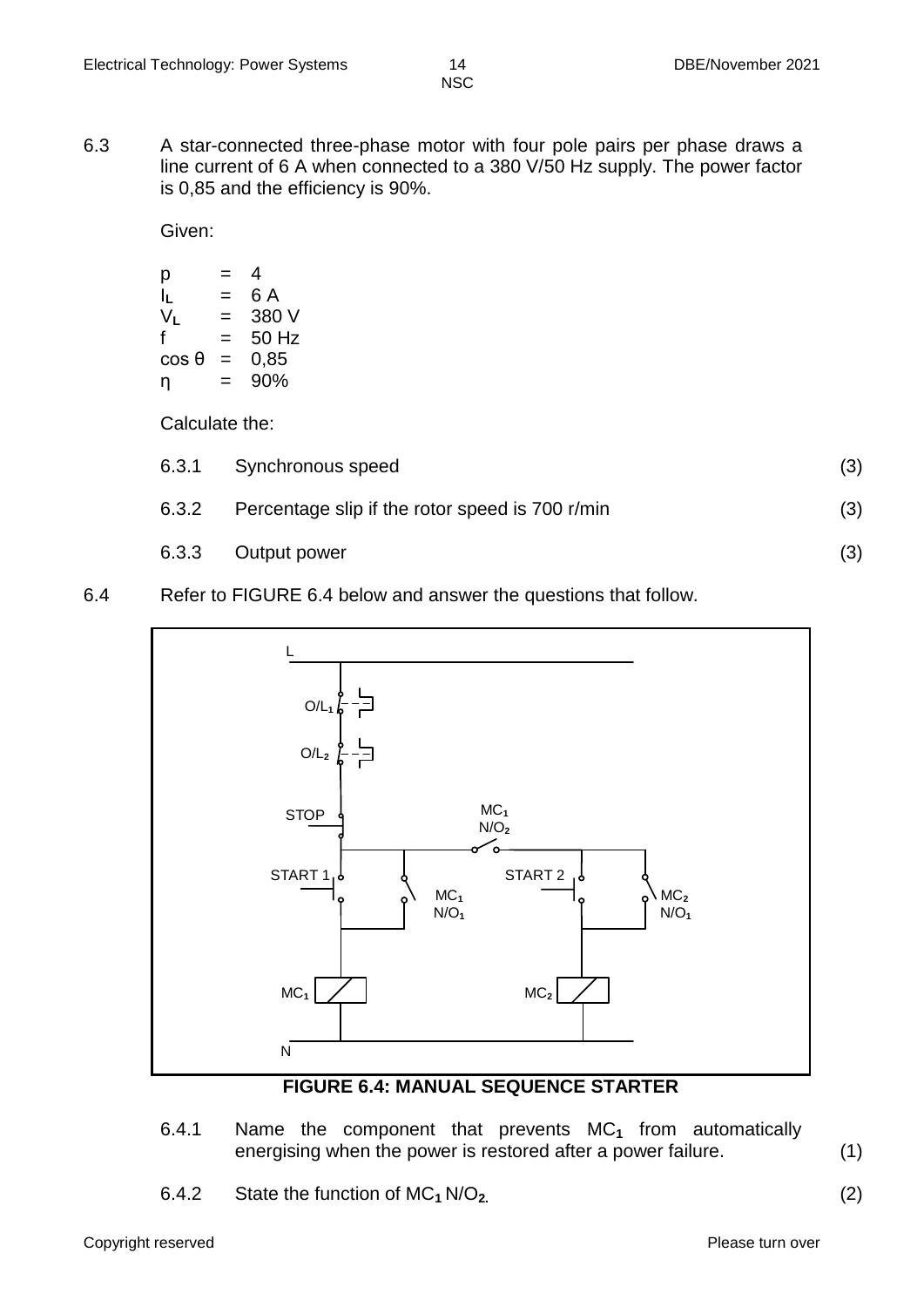| 6.4.4<br>6.4.5 | Explain the operation of the circuit.<br>Explain how the circuit operation will be affected if contact $MC_2 N/O_1$ | (5)         |
|----------------|---------------------------------------------------------------------------------------------------------------------|-------------|
|                | is faulty and permanently closed.                                                                                   | (2)<br>[35] |

# **QUESTION 7: PROGRAMMABLE LOGIC CONTROLLERS (PLCs)**

- 7.1 Refer to the hardware of a PLC and answer the questions that follow.
	- 7.1.1 Name TWO types of hardware modules used in a PLC, other than the  $CPU.$  (2)
	- 7.1.2 State THREE functions of the central processing unit (CPU). (3)
	- 7.1.3 Name the component used to switch the load connected to a PLC. (1)
- 7.2 Explain the term *scan time* with reference to the scan cycle of the PLC. (2)
- 7.3 Explain the term *software* with reference to the PLC. (3)
- 7.4 Refer to sensors as input devices of a PLC and answer the questions that follow.
	- 7.4.1 Define the term *sensor*. (2)
	- 7.4.2 List THREE types of sensors other than the overload sensor.



## **FIGURE 7.4.3: OVERLOAD SENSOR** (3)

7.4.3 Explain why the overload sensor in FIGURE 7.4.3 is connected to an analogue input on a PLC. (3)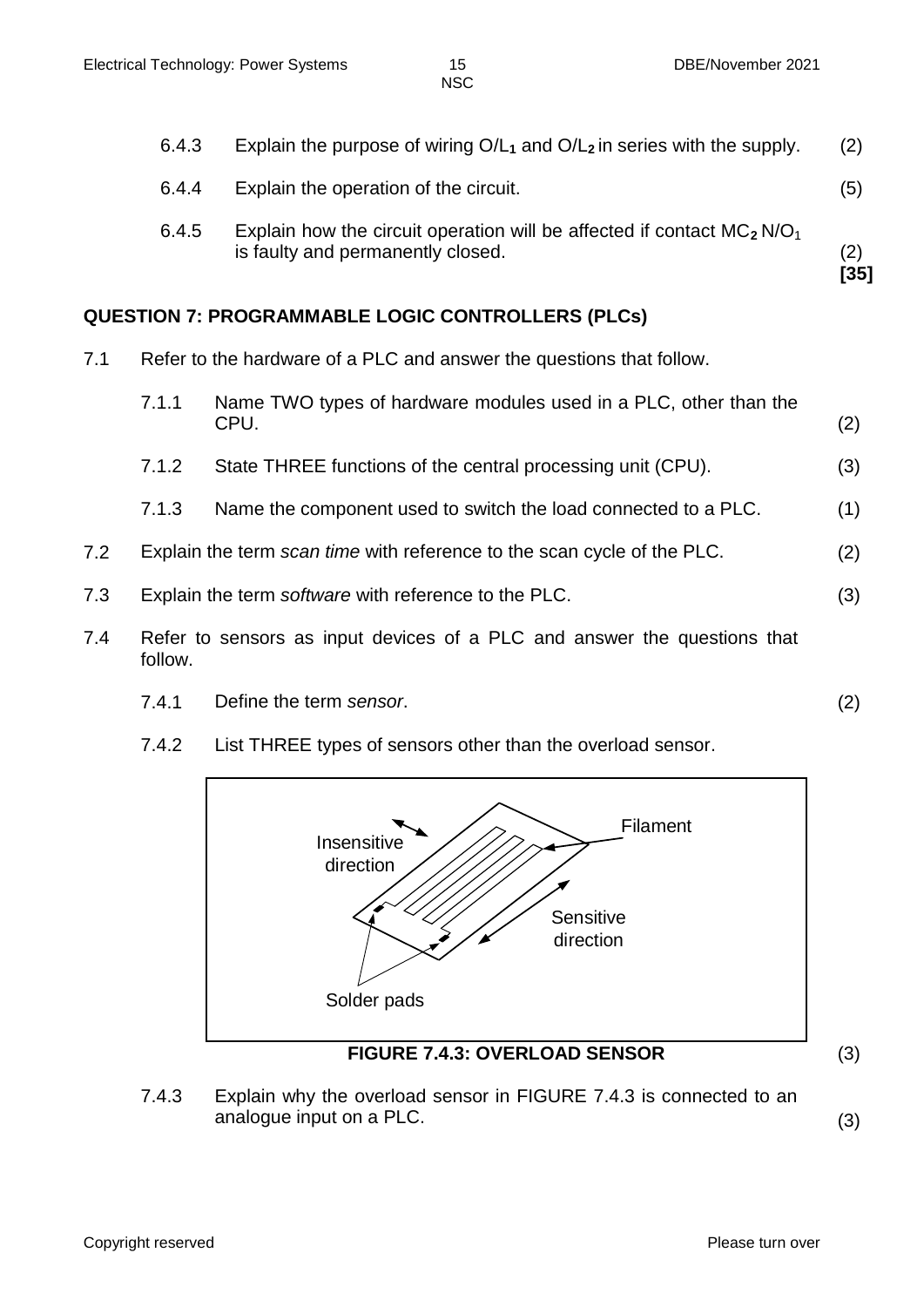7.5 FIGURE 7.5 below shows a control circuit of a forward-reverse starter. Draw the PLC ladder logic program that will execute the same function in a PLC system.



**FIGURE 7.5: CONTROL CIRCUIT OF A FORWARD-REVERSE STARTER** (10)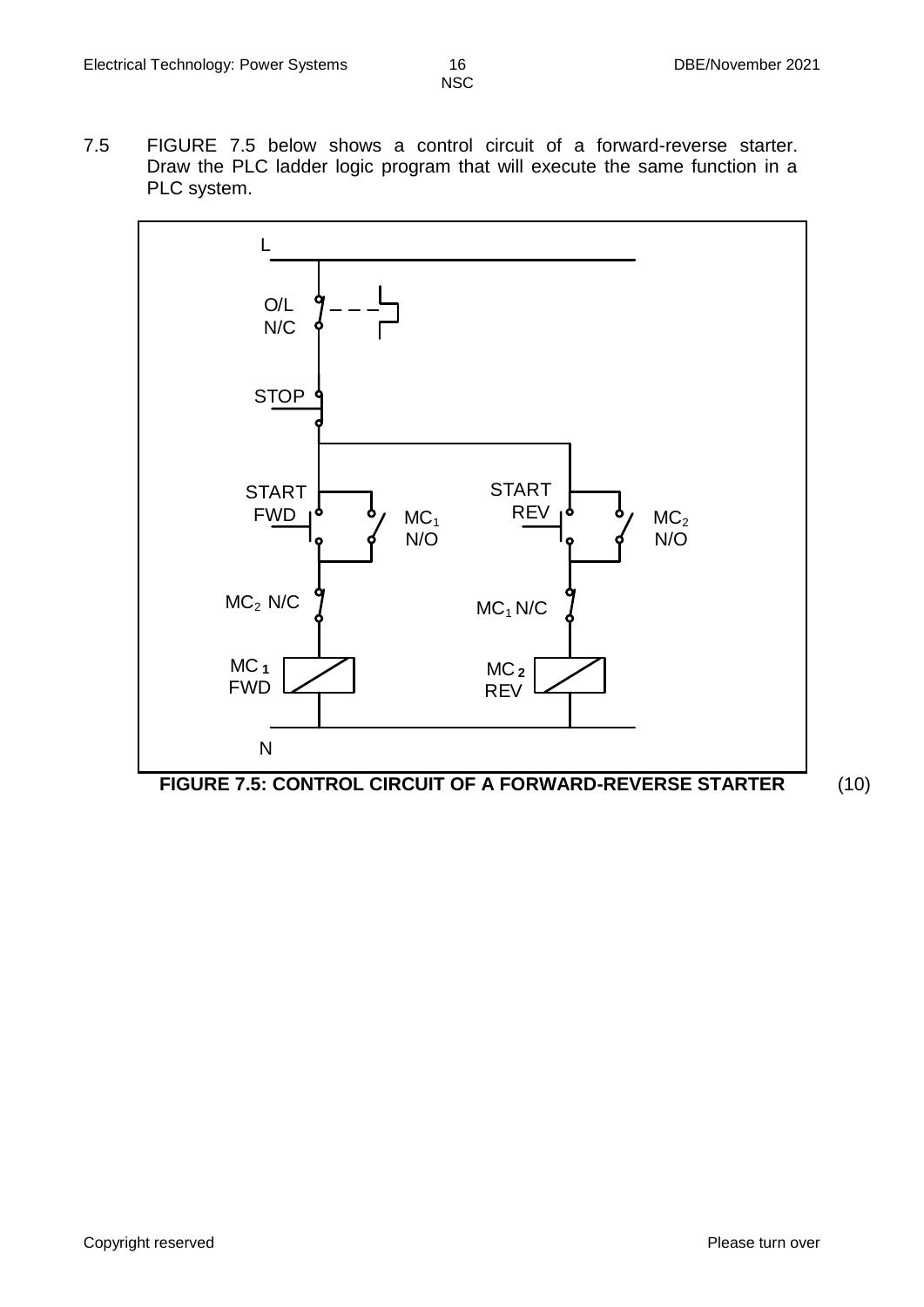7.6 FIGURE 7.6 below shows the different stages in a variable speed drive. Answer the questions that follow.



**FIGURE 7.6 VARIABLE SPEED DRIVE STAGES**

|     | 7.6.1 | Identify stage A.                                                                                                   | (1)         |
|-----|-------|---------------------------------------------------------------------------------------------------------------------|-------------|
|     | 7.6.2 | Name a semiconductor component that could replace the switches<br>used at A.                                        | (1)         |
|     | 7.6.3 | State TWO advantages of using variable speed drives.                                                                | (2)         |
|     | 7.6.4 | Describe vector drives as a method of speed control.                                                                | (3)         |
| 7.7 |       | Explain the process of regenerative braking in a VSD system when the<br>momentum of a load starts to drive a motor. | (3)         |
| 7.8 |       | Name the component used to dissipate the excessive energy during the<br>process of regenerative braking.            | (1)<br>[40] |
|     |       | <b>TOTAL:</b>                                                                                                       | 200         |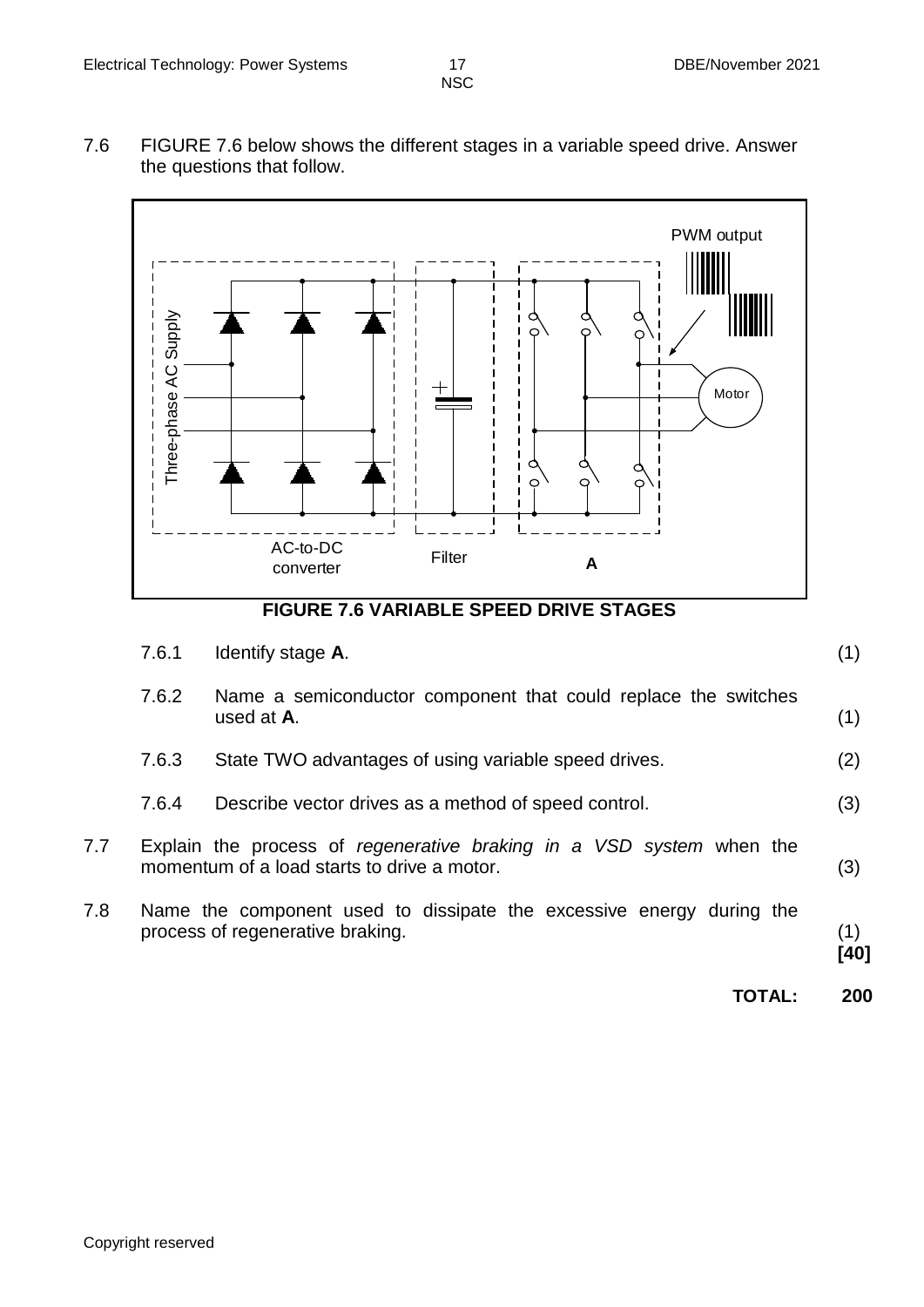# **FORMULA SHEET**

| <b>RLC CIRCUITS</b>                                                                                                | <b>THREE-PHASE AC GENERATION</b>                              |
|--------------------------------------------------------------------------------------------------------------------|---------------------------------------------------------------|
| $P = V \times I \times cos\theta$                                                                                  | <b>STAR</b>                                                   |
| $X_1 = 2\pi fL$                                                                                                    | $V_{L} = \sqrt{3} \times V_{\text{PH}}$                       |
| $X_c = \frac{1}{2\pi fC}$                                                                                          | $V_{PH} = I_{PH} \times Z_{PH}$                               |
|                                                                                                                    | $I_L = I_{PH}$                                                |
| $f_r = \frac{1}{2\pi\sqrt{LC}}$ OR $f_r = \frac{f_1 + f_2}{2}$                                                     | <b>DELTA</b>                                                  |
| $BW = \frac{f_r}{Q}$<br>OR BW = $f_2 - f_1$                                                                        | $V_{\rm I} = V_{\rm PH}$                                      |
|                                                                                                                    | $V_{PH} = I_{PH} \times Z_{PH}$                               |
| <b>SERIES</b>                                                                                                      | $I_{L} = \sqrt{3} \times I_{\text{pH}}$                       |
| $V_{\rm R}$ = IR<br>$V_i = IX_i$                                                                                   | <b>POWER</b>                                                  |
| $V_c = IX_c$                                                                                                       | S $(P_{app}) = \sqrt{3} \times V_1 \times I_1$                |
|                                                                                                                    | Q $(P_r) = \sqrt{3} \times V_L \times I_L \times \sin \theta$ |
| $I_T = \frac{V_T}{7}$<br>OR $I_T = I_R = I_C = I_L$                                                                | $P = \sqrt{3} \times V_1 \times I_1 \cos \theta$              |
| $Z = \sqrt{R^2 + (X_L - X_C)^2}$                                                                                   | $\cos \theta = \frac{P}{S}$                                   |
| $V_{\tau} = \sqrt{V_{\text{R}}^2 + (V_{\text{I}} - V_{\text{C}})^2}$ OR $V_{\tau} = IZ$                            | <b>EFFICIENCY</b>                                             |
| $\cos \theta = \frac{R}{7}$ OR $\cos \theta = \frac{V_R}{V}$                                                       | $\eta = \frac{output power}{input power} \times 100$          |
| $Q = \frac{X_L}{R} = \frac{X_C}{R} = \frac{V_L}{V_{\tau}} = \frac{V_C}{V_{\tau}} = \frac{1}{R} \sqrt{\frac{L}{C}}$ | TWO-WATTMETER METHOD                                          |
| <b>PARALLEL</b>                                                                                                    |                                                               |
| $V_{\rm T} = V_{\rm R} = V_{\rm L} = V_{\rm C}$                                                                    | $P_T = P_1 + P_2$                                             |
| $I_R = \frac{V_T}{R}$                                                                                              | $tan θ = \sqrt{3} \left( \frac{P_1 - P_2}{P_1 + P_2} \right)$ |
| $I_c = \frac{V_T}{X_c}$                                                                                            | <b>THREE-WATTMETER METHOD</b>                                 |
| $I_L = \frac{V_T}{X_L}$                                                                                            | $P_T = P_1 + P_2 + P_3$                                       |
| $I_T = \sqrt{I_R^2 + (I_L - I_C)^2}$                                                                               |                                                               |
| $Z = \frac{V_T}{I_T}$                                                                                              |                                                               |
| $\cos \theta = \frac{I_R}{I_T}$                                                                                    |                                                               |
| $Q = \frac{R}{X_1} = \frac{R}{X_2} = \frac{I_L}{I_T} = \frac{I_C}{I_T} = \frac{1}{R}\sqrt{\frac{L}{C}}$            |                                                               |

Copyright reserved